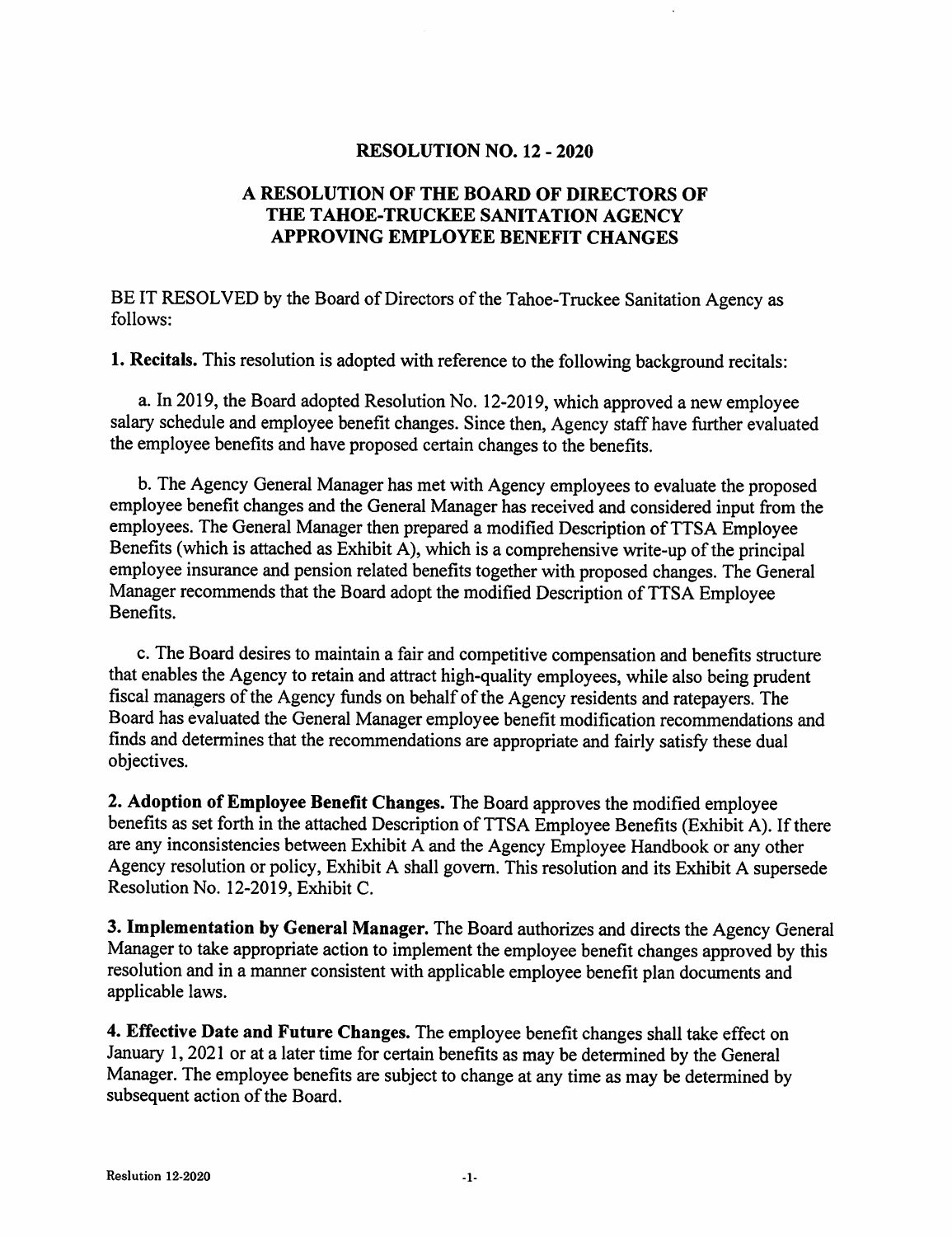PASSED AND ADOPTED by the Board of Directors of Tahoe-Truckee Sanitation Agency this 16<sup>th</sup> day of September 2020, at Truckee, California, by the following roll call vote:

AYES: Directors Wilkins, Smelser, Lewis, Tresan, and President Cox. NOES: None. ABSENT: None. ABSTAIN: None

Cale Co

Dale Cox, President **Board of Directors** TAHOE-TRUCKEE SANITATION AGENCY

Attest:

Secretary of the Board of Directors TAHOE-TRUCKEE SANITATION AGENCY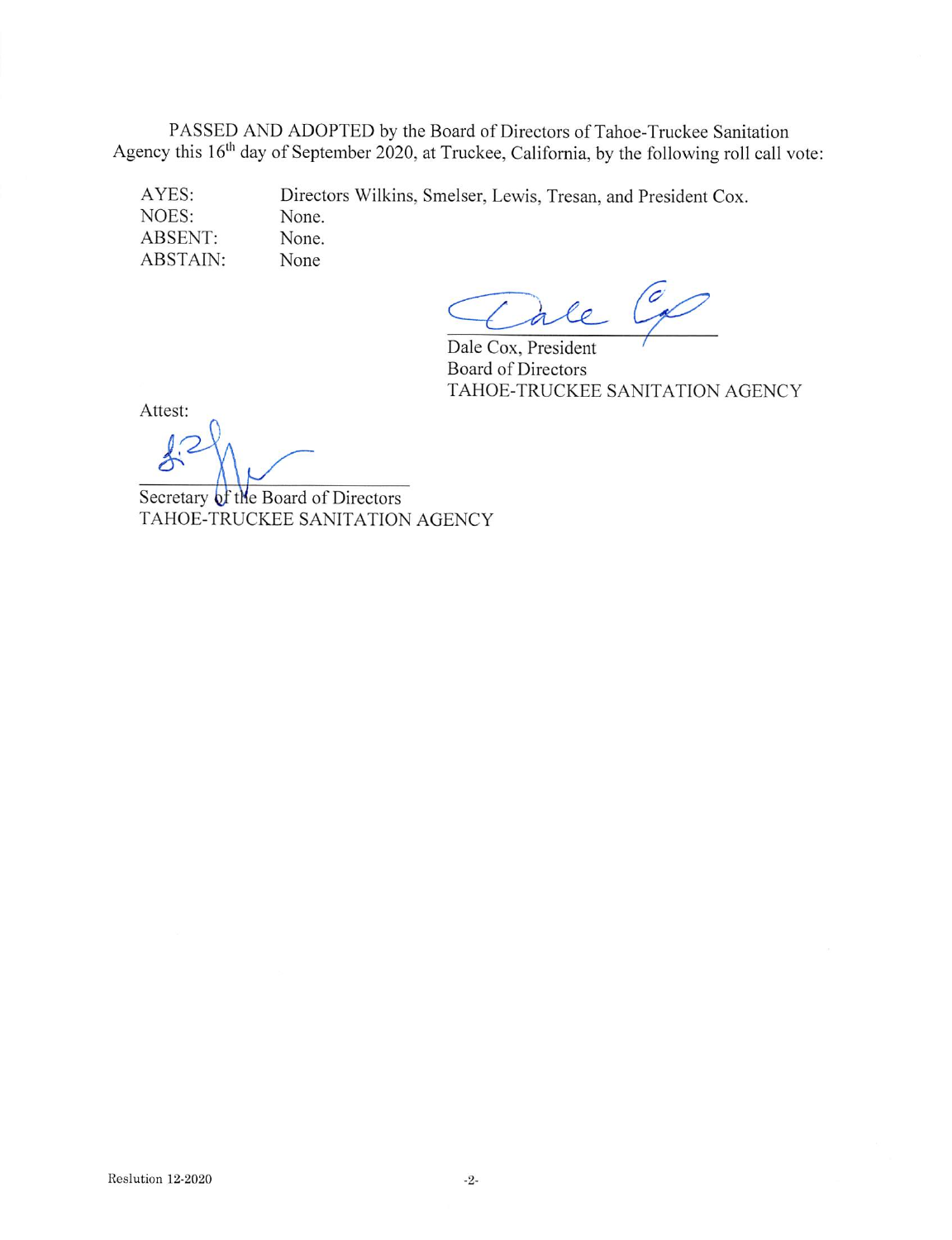### **Exhibit A**

### **Description of TTSA Employee Benefits September 16, 2020**

### 1. Health Care Benefit

- a. Agency shall provide health care benefits for all of its regular and introductory employees and their spouses and dependent children in accordance with the terms of the Public Employees' Medical & Hospital Care Act and CalPERS regulations and the applicable CalPERS health program coverage and plan documents.
- b. The health care benefit plan shall be the PERSCare plan and will include "Employee Only", "Employee Plus 1", or "Employee Plus 2 or More" plan options. At the employee's choice, he/she may choose from other available benefit plans offered to the Agency by CalPERS (i.e., PERSCare, PERSChoice, PERS Select).
- c. Agency shall pay 100% of the health care benefit plan premium.
- d. Regular and introductory employees may decline the PERSCare benefit plan and choose an alternate plan (i.e. PERS Choice & PERS Select) as offered by CalPERS health program. If there is a savings in the premium cost associated in the health benefit plan, the Agency shall contribute a sum to the employee's Agency Health Reimbursement Arrangement Plan (HRA) equal to 50% of the premium cost difference for the health benefit plan. The contribution, if any, will be provided monthly commencing at the beginning of the plan year (i.e. January 1, 2021). The employee must register their health benefit plan in the zip code of their current physical residence to be eligible for the 50% premium cost difference contribution.
- e. For regular and introductory employees who enroll in the Agency health care benefit plan as the primary member, the Agency shall contribute a monetary contribution equal to the current plan deductible (i.e. \$500/year for "Employee Only" plan and \$1,000/year for "Employee Plus One", or "Employee Plus 2 or More" for PERSCare or PERSChoice; or \$1,000/year for "Employee Only" plan and \$2,000/year for "Employee Plus One", or "Employee Plus 2 or More" for PERS Select) to the employee's HRA account.
- f. Regular and introductory employees may decline to participate in ("opt-out" of) the Agency health care benefit; however, coverage can be terminated only during the CalPERS open enrollment period. Before declining to participate in the plan or terminating coverage, the employee must provide satisfactory verification that he/she participates in a health care plan through another provider (i.e., a spouse's plan). If a regular and introductory employee does not participate in the Agency health care benefit, the Agency shall contribute a sum to the employee's HRA account equal to 50% of the premium cost for the "Employee Only" plan in California (Nevada County). The contribution will be provided monthly.
- g. Regular and introductory employees who are declared as a dependent to another regular and introductory employee's health care benefit plan shall be provided an Agency contribution that will be deposited to the employee HRA account, equal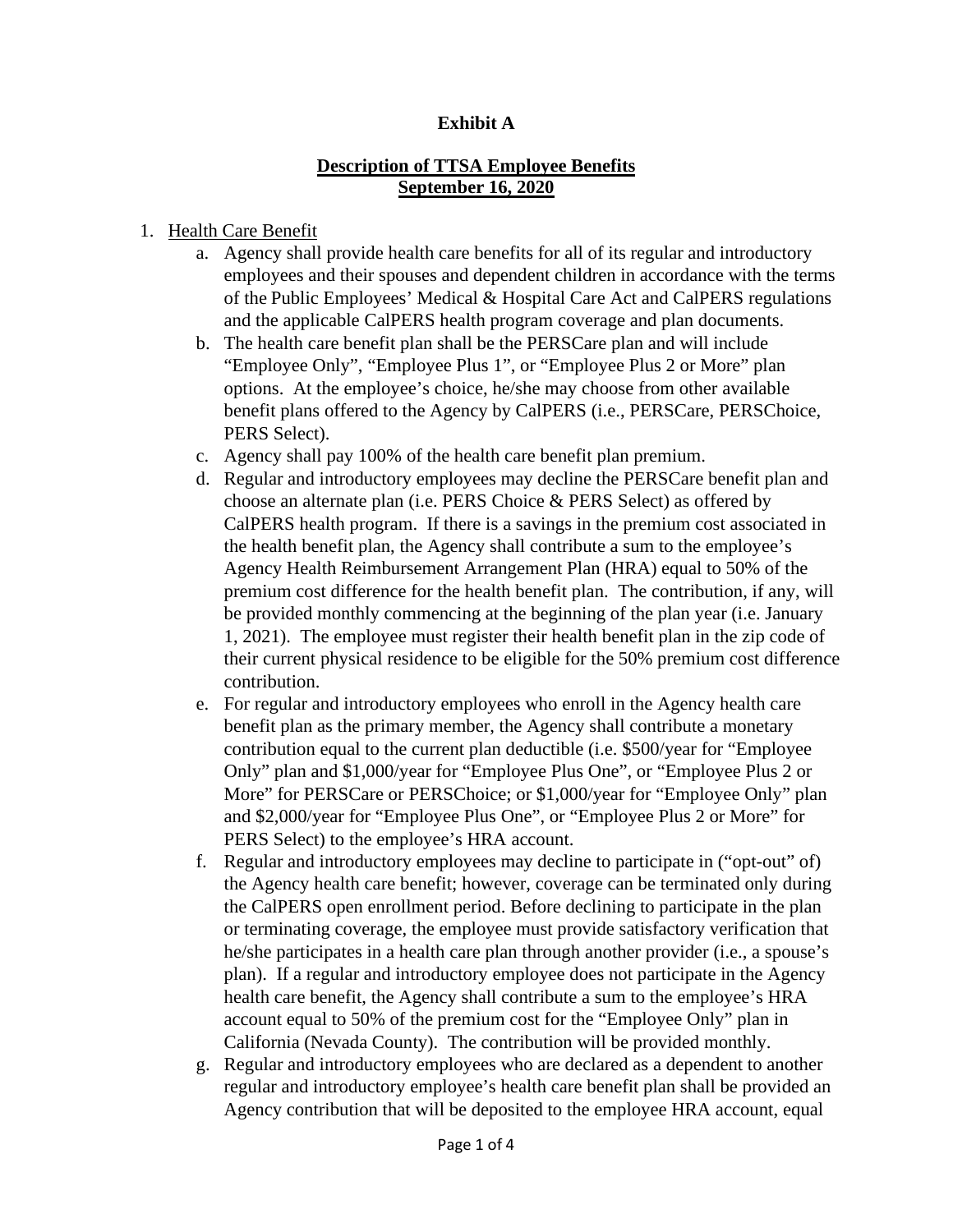to 50% of the premium cost for the "Employee Only" plan in California (Nevada County). The contribution will be provided monthly, commencing during the CalPERS open enrollment period.

- 2. Retiree Health Care Benefit
	- a. Agency shall provide health care benefits for all of its retired employees (that meet the eligibility requirements set forth by CalPERS) and their spouse and dependent children in accordance with the terms of the Public Employees' Medical & Hospital Care Act and CalPERS regulations and the applicable CalPERS health program coverage and plan documents.
	- b. The retiree health care benefit plan options shall be the CalPERS "Employee Only", "Employee Plus 1", or "Employee Plus 2 or More."
	- c. Agency shall pay 100% of the health care benefit plan premium, or the premium that CalPERS requires to be paid, per the plan on file with CalPERS.
- 3. Dental Care Benefit
	- a. Agency shall provide dental care benefits for all of its regular and introductory employees and their spouses and dependent children in accordance with the terms of the dental policy and coverage documents.
	- b. The dental care benefit plan shall include plan options such as "Employee Only", "Employee Plus 1", or "Employee Plus 2" or "Employee Plus 3+".
	- c. Agency shall pay 100% of the dental care benefit plan premium.
	- d. Regular and introductory employees may decline to participate in ("opt-out" of) the Agency dental care benefit; however, coverage can be terminated only during the Agency open enrollment period, which will coincide with the CalPERS open enrollment period for the health care benefit. Before declining to participate in the plan or terminating coverage, the employee must provide satisfactory verification that he/she participates in a dental care plan through another provider (i.e. a spouse's plan). If a regular and introductory employee does not participate in the Agency dental plan, the Agency shall contribute a sum to the employee's HRA account equal to 50% of the premium cost for the "Employee Only" plan. The contribution will be provided monthly.
	- e. Regular and introductory employees who are declared as a dependent to another regular and introductory employee's dental care benefit shall be provided an Agency contribution that will be deposited to the employee HRA account, equal to 50% of the premium cost for the "Employee Only" plan. The contribution, if any, will be provided monthly commencing at the beginning of the plan year (i.e. January 1, 2021).
- 4. Vision Benefit
	- a. Agency shall provide a vision benefit reimbursement up to \$400 per fiscal year (July 1 – June 30) for each of the regular and introductory employees and their spouses and dependent children.
	- b. The reimbursement shall be deposited into the employee's HRA account.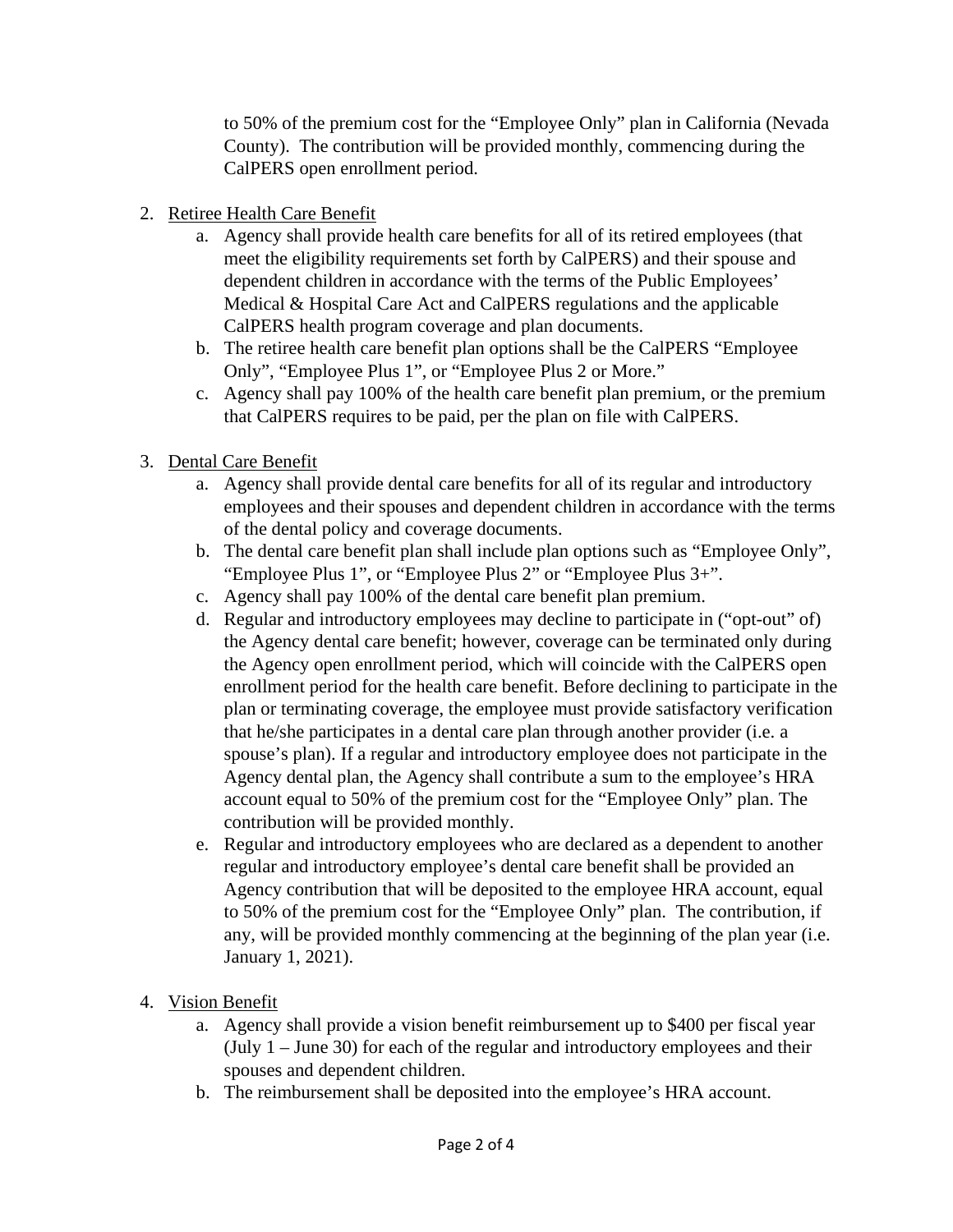- 5. State Disability Insurance (SDI) Reimbursement
	- a. State Disability Insurance (SDI) is paid by all employees (per pay period) and is based on a percentage of their salary. The Agency shall provide a reimbursement to regular and introductory employees equal to the SDI withholding during each pay period.
	- b. The reimbursement shall be deposited into the employee's HRA account.
- 6. Short Term Disability Insurance
	- a. Agency shall provide short term disability benefits for all of its regular and introductory employees in accordance with the terms of the short term disability policy and coverage documents.
	- b. Agency shall pay 100% of the short term disability benefit plan premium.
- 7. Long Term Disability Insurance
	- a. Agency shall provide long term disability benefits for all of its regular and introductory employees in accordance with the terms of the long term disability policy and coverage documents.
	- b. Agency shall pay 100% of the long term disability benefit plan premium.
- 8. Health Reimbursement Arrangement (HRA)
	- a. Agency shall maintain an HRA account, which will be able to receive contributions from the employer and allow withdrawals from the employee, for all of its regular and introductory employees in accordance with the terms of the HRA plan document.
	- b. Agency shall maintain an HRA account, which will be able to allow withdrawals, for all of its separated employees. Once a former employee's HRA funds are depleted, the Agency plan administrator will close the former employee's account.
	- c. Agency shall contribute a monetary single lump sum contribution equal to the health plan deductible (i.e. \$500/year for "Employee Only" plan and \$1,000/year for "Employee Plus One", or "Employee Plus 2 or More" or \$1,000/year for "Employee Only" plan and \$2,000/year for "Employee Plus One", or "Employee Plus 2 or More" for PERS Select) to regular and introductory employees if the employee enrolls in the Agency health care benefit.
- 9. Cafeteria Plan
	- a. Agency shall provide and administer a pre-tax flexible spending medical and dependent care plan to which regular and introductory employees can provide contributions for medical and dependent care
- 10. Employee Assistance Program (EAP)
	- a. Agency shall provide and administer an employee assistance program of which regular and introductory employees can utilize.